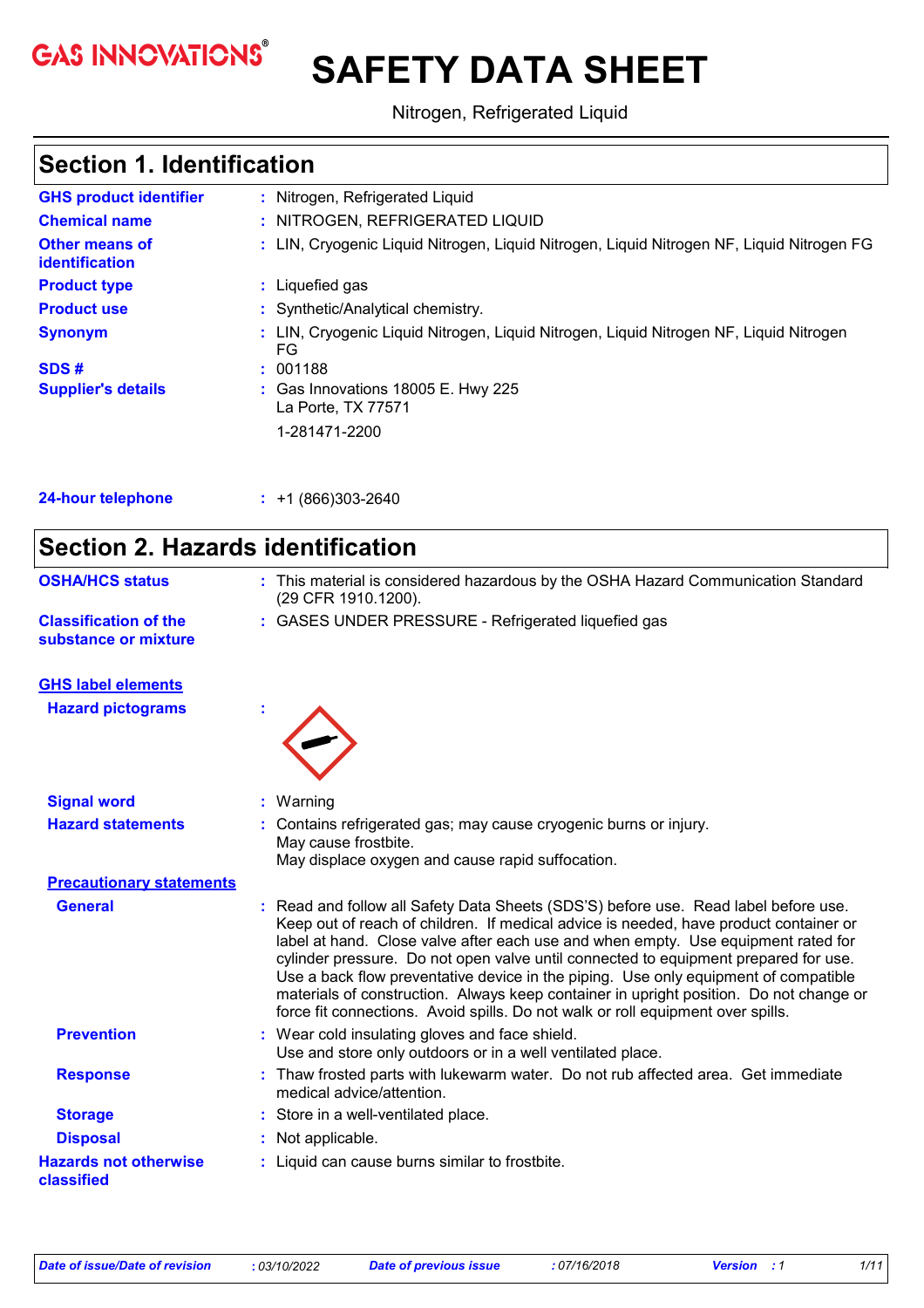### **Section 3. Composition/information on ingredients**

| <b>Substance/mixture</b>                       | : Substance                                                                               |
|------------------------------------------------|-------------------------------------------------------------------------------------------|
| <b>Chemical name</b>                           | : NITROGEN, REFRIGERATED LIQUID                                                           |
| <b>Other means of</b><br><b>identification</b> | : LIN, Cryogenic Liquid Nitrogen, Liquid Nitrogen, Liquid Nitrogen NF, Liquid Nitrogen FG |
| <b>Product code</b>                            | : 001188                                                                                  |

#### **CAS number/other identifiers**

| <b>CAS number</b> | $: 7727 - 37 - 9$ |
|-------------------|-------------------|
|-------------------|-------------------|

| <b>Ingredient name</b>        |     | <b>CAS number</b> |
|-------------------------------|-----|-------------------|
| NITROGEN, REFRIGERATED LIQUID | 100 | 7727-37-9         |

Any concentration shown as a range is to protect confidentiality or is due to batch variation.

**There are no additional ingredients present which, within the current knowledge of the supplier and in the concentrations applicable, are classified as hazardous to health or the environment and hence require reporting in this section.**

**Occupational exposure limits, if available, are listed in Section 8.**

### **Section 4. First aid measures**

|                     | <b>Description of necessary first aid measures</b>                                                                                                                                                                                                                                                                                                                                                                                                                                                                                                                                                                                                                                                                                                                     |
|---------------------|------------------------------------------------------------------------------------------------------------------------------------------------------------------------------------------------------------------------------------------------------------------------------------------------------------------------------------------------------------------------------------------------------------------------------------------------------------------------------------------------------------------------------------------------------------------------------------------------------------------------------------------------------------------------------------------------------------------------------------------------------------------------|
| <b>Eye contact</b>  | : Immediately flush eyes with plenty of water, occasionally lifting the upper and lower<br>eyelids. Check for and remove any contact lenses. Continue to rinse for at least 10<br>minutes. Get medical attention if irritation occurs.                                                                                                                                                                                                                                                                                                                                                                                                                                                                                                                                 |
| <b>Inhalation</b>   | : Remove victim to fresh air and keep at rest in a position comfortable for breathing. If<br>not breathing, if breathing is irregular or if respiratory arrest occurs, provide artificial<br>respiration or oxygen by trained personnel. It may be dangerous to the person providing<br>aid to give mouth-to-mouth resuscitation. Get medical attention if adverse health effects<br>persist or are severe. If unconscious, place in recovery position and get medical<br>attention immediately. Maintain an open airway. Loosen tight clothing such as a collar,<br>tie, belt or waistband. In case of inhalation of decomposition products in a fire,<br>symptoms may be delayed. The exposed person may need to be kept under medical<br>surveillance for 48 hours. |
| <b>Skin contact</b> | : Wash contaminated skin with soap and water. Remove contaminated clothing and<br>shoes. Get medical attention if symptoms occur. In case of contact with liquid, warm<br>frozen tissues slowly with lukewarm water and get medical attention. Do not rub<br>affected area. Wash clothing before reuse. Clean shoes thoroughly before reuse.                                                                                                                                                                                                                                                                                                                                                                                                                           |
| <b>Ingestion</b>    | : Remove victim to fresh air and keep at rest in a position comfortable for breathing. Get<br>medical attention if adverse health effects persist or are severe. Ingestion of liquid can<br>cause burns similar to frostbite. If frostbite occurs, get medical attention. Never give<br>anything by mouth to an unconscious person. If unconscious, place in recovery position<br>and get medical attention immediately. Maintain an open airway. Loosen tight clothing<br>such as a collar, tie, belt or waistband. As this product rapidly becomes a gas when<br>released, refer to the inhalation section.                                                                                                                                                          |

#### **Most important symptoms/effects, acute and delayed**

| <b>Potential acute health effects</b> |                                                                                                                                    |
|---------------------------------------|------------------------------------------------------------------------------------------------------------------------------------|
| Eye contact                           | : Extremely cold material. Liquid can cause burns similar to frostbite.                                                            |
| <b>Inhalation</b>                     | : No known significant effects or critical hazards.                                                                                |
| <b>Skin contact</b>                   | : Extremely cold material. Dermal contact with rapidly evaporating liquid could result in<br>freezing of the tissues or frostbite. |
| <b>Frostbite</b>                      | : Try to warm up the frozen tissues and seek medical attention.                                                                    |
| <b>Ingestion</b>                      | : Ingestion of liquid can cause burns similar to frostbite.                                                                        |
| <b>Over-exposure signs/symptoms</b>   |                                                                                                                                    |
| <b>Eye contact</b>                    | : Adverse symptoms may include the following:, frostbite                                                                           |
| <b>Inhalation</b>                     | No specific data.                                                                                                                  |

*Date of issue/Date of revision* **:** *03/10/2022 Date of previous issue : 07/16/2018 Version : 1 2/11*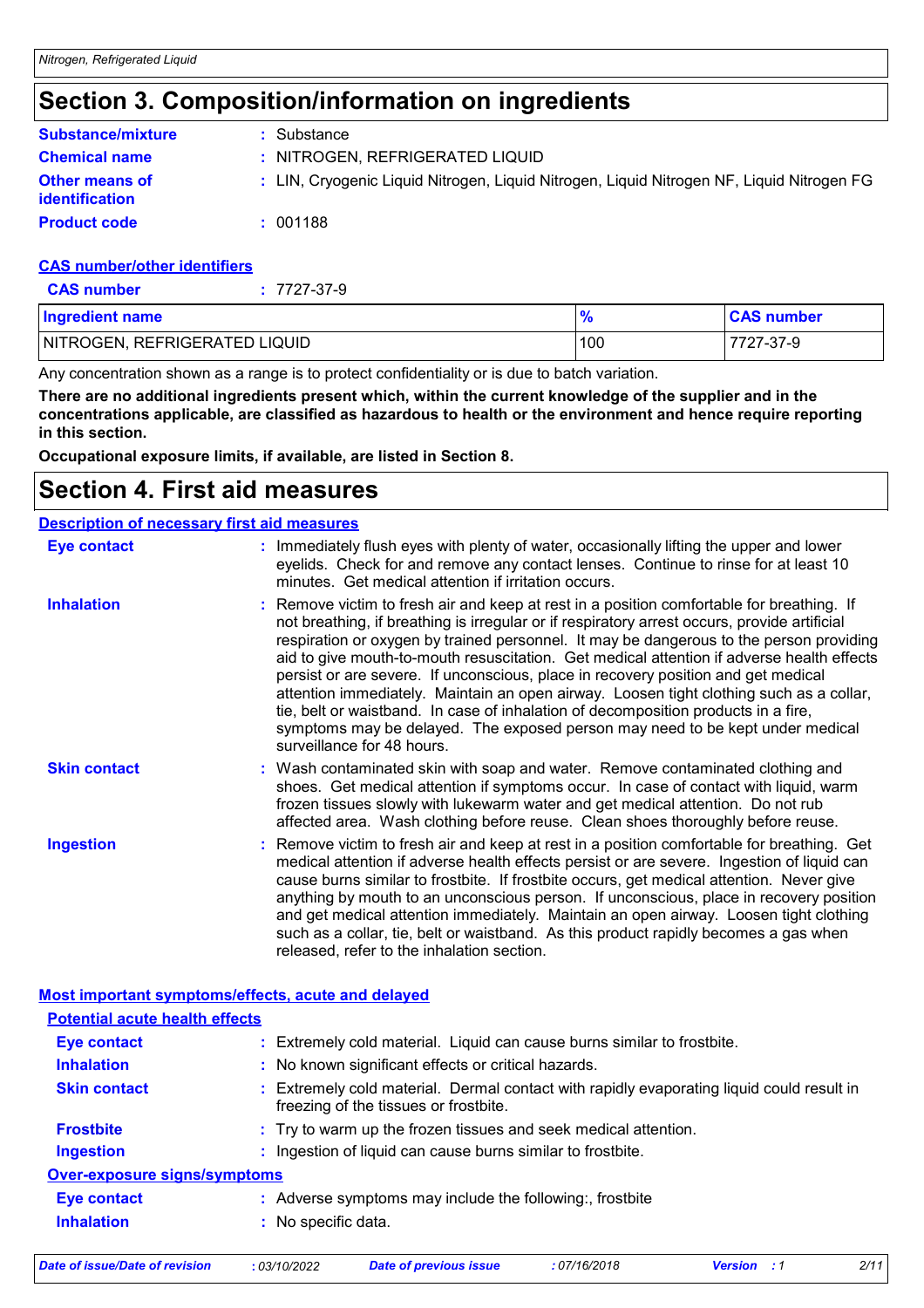### **Section 4. First aid measures**

| <b>Skin contact</b>               | : Adverse symptoms may include the following:, frostbite                                                                                                                      |  |
|-----------------------------------|-------------------------------------------------------------------------------------------------------------------------------------------------------------------------------|--|
| <b>Ingestion</b>                  | : Adverse symptoms may include the following:, frostbite                                                                                                                      |  |
|                                   |                                                                                                                                                                               |  |
|                                   | Indication of immediate medical attention and special treatment needed, if necessary                                                                                          |  |
| <b>Notes to physician</b>         | : In case of inhalation of decomposition products in a fire, symptoms may be delayed.<br>The exposed person may need to be kept under medical surveillance for 48 hours.      |  |
| <b>Specific treatments</b>        | : No specific treatment.                                                                                                                                                      |  |
| <b>Protection of first-aiders</b> | : No action shall be taken involving any personal risk or without suitable training. It may<br>be dangerous to the person providing aid to give mouth-to-mouth resuscitation. |  |

#### **See toxicological information (Section 11)**

### **Section 5. Fire-fighting measures**

| <b>Extinguishing media</b>                               |                                                                                                                                                                                                                                                                                                                                                                                    |
|----------------------------------------------------------|------------------------------------------------------------------------------------------------------------------------------------------------------------------------------------------------------------------------------------------------------------------------------------------------------------------------------------------------------------------------------------|
| <b>Suitable extinguishing</b><br>media                   | : Use an extinguishing agent suitable for the surrounding fire.                                                                                                                                                                                                                                                                                                                    |
| <b>Unsuitable extinguishing</b><br>media                 | : None known.                                                                                                                                                                                                                                                                                                                                                                      |
| <b>Specific hazards arising</b><br>from the chemical     | Contains gas under pressure. Contains refrigerated gas. In a fire or if heated, a<br>pressure increase will occur and the container may burst or explode.                                                                                                                                                                                                                          |
| <b>Hazardous thermal</b><br>decomposition products       | Decomposition products may include the following materials:<br>nitrogen oxides                                                                                                                                                                                                                                                                                                     |
| <b>Special protective actions</b><br>for fire-fighters   | Promptly isolate the scene by removing all persons from the vicinity of the incident if<br>there is a fire. No action shall be taken involving any personal risk or without suitable<br>training. Contact supplier immediately for specialist advice. Move containers from fire<br>area if this can be done without risk. Use water spray to keep fire-exposed containers<br>cool. |
| <b>Special protective</b><br>equipment for fire-fighters | : Fire-fighters should wear appropriate protective equipment and self-contained breathing<br>apparatus (SCBA) with a full face-piece operated in positive pressure mode. For<br>incidents involving large quantities, thermally insulated undergarments and thick textile<br>or leather gloves should be worn.                                                                     |

### **Section 6. Accidental release measures**

### **Personal precautions, protective equipment and emergency procedures**

| For non-emergency<br>personnel                               | : No action shall be taken involving any personal risk or without suitable training.<br>Evacuate surrounding areas. Keep unnecessary and unprotected personnel from<br>entering. Do not touch or walk through spilled material. Avoid breathing gas. Provide<br>adequate ventilation. Wear appropriate respirator when ventilation is inadequate. Put<br>on appropriate personal protective equipment. |
|--------------------------------------------------------------|--------------------------------------------------------------------------------------------------------------------------------------------------------------------------------------------------------------------------------------------------------------------------------------------------------------------------------------------------------------------------------------------------------|
| For emergency responders                                     | If specialized clothing is required to deal with the spillage, take note of any information in<br>Section 8 on suitable and unsuitable materials. See also the information in "For non-<br>emergency personnel".                                                                                                                                                                                       |
| <b>Environmental precautions</b>                             | : Ensure emergency procedures to deal with accidental gas releases are in place to avoid<br>contamination of the environment. Avoid dispersal of spilled material and runoff and<br>contact with soil, waterways, drains and sewers. Inform the relevant authorities if the<br>product has caused environmental pollution (sewers, waterways, soil or air).                                            |
| <b>Methods and materials for containment and cleaning up</b> |                                                                                                                                                                                                                                                                                                                                                                                                        |
| <b>Small spill</b>                                           | : Immediately contact emergency personnel. Stop leak if without risk.                                                                                                                                                                                                                                                                                                                                  |
| <b>Large spill</b>                                           | : Immediately contact emergency personnel. Stop leak if without risk. Note: see Section<br>1 for emergency contact information and Section 13 for waste disposal.                                                                                                                                                                                                                                      |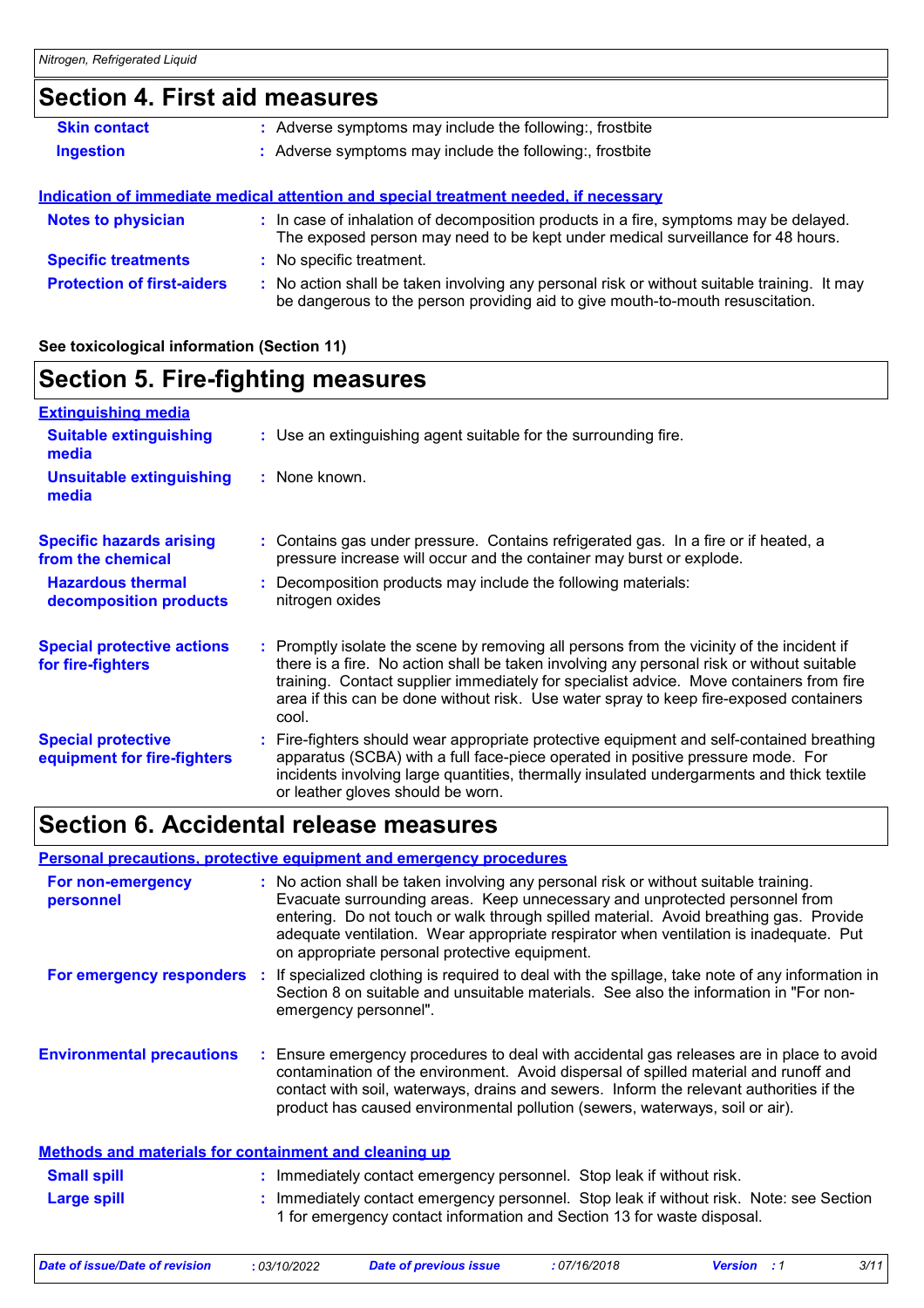### **Section 7. Handling and storage**

| <b>Precautions for safe handling</b>                                             |                                                                                                                                                                                                                                                                                                                                                                                                                                                                                                                                                                                                                                                                                                                                                                                                                                              |
|----------------------------------------------------------------------------------|----------------------------------------------------------------------------------------------------------------------------------------------------------------------------------------------------------------------------------------------------------------------------------------------------------------------------------------------------------------------------------------------------------------------------------------------------------------------------------------------------------------------------------------------------------------------------------------------------------------------------------------------------------------------------------------------------------------------------------------------------------------------------------------------------------------------------------------------|
| <b>Protective measures</b>                                                       | : Put on appropriate personal protective equipment (see Section 8). Contains gas under<br>pressure. Contains refrigerated gas. Do not get in eyes or on skin or clothing. Avoid<br>breathing gas. Do not puncture or incinerate container. Use equipment rated for<br>cylinder pressure. Close valve after each use and when empty. Protect cylinders from<br>physical damage; do not drag, roll, slide, or drop. Use a suitable hand truck for cylinder<br>movement.<br>Never allow any unprotected part of the body to touch uninsulated pipes or vessels that<br>contain cryogenic liquids. Prevent entrapment of liquid in closed systems or piping<br>without pressure relief devices. Some materials may become brittle at low temperatures<br>and will easily fracture. Empty containers retain product residue and can be hazardous. |
| <b>Conditions for safe storage,</b><br>including any<br><b>incompatibilities</b> | Store in accordance with local regulations. Store in a segregated and approved area.<br>Store in a dry, cool and well-ventilated area, away from incompatible materials (see<br>Section 10). Cylinders should be stored upright, with valve protection cap in place, and<br>firmly secured to prevent falling or being knocked over. Cylinder temperatures should not<br>exceed 52 °C (125 °F). Keep container tightly closed and sealed until ready for use. See<br>Section 10 for incompatible materials before handling or use.                                                                                                                                                                                                                                                                                                           |

### **Section 8. Exposure controls/personal protection**

#### **Control parameters**

**Occupational exposure limits**

| <b>Ingredient name</b>        | <b>Exposure limits</b> |
|-------------------------------|------------------------|
| NITROGEN, REFRIGERATED LIQUID | None.                  |
|                               |                        |

| <b>Appropriate engineering</b><br><b>controls</b>                | : Good general ventilation should be sufficient to control worker exposure to airborne<br>contaminants.                                                                                                                                                                                                                                                                                                                                                                                                                                                                                       |
|------------------------------------------------------------------|-----------------------------------------------------------------------------------------------------------------------------------------------------------------------------------------------------------------------------------------------------------------------------------------------------------------------------------------------------------------------------------------------------------------------------------------------------------------------------------------------------------------------------------------------------------------------------------------------|
| <b>Environmental exposure</b><br><b>controls</b>                 | : Emissions from ventilation or work process equipment should be checked to ensure<br>they comply with the requirements. In some cases, engineering modifications to the<br>process equipment will be necessary to reduce emissions to acceptable levels.                                                                                                                                                                                                                                                                                                                                     |
| <b>Individual protection measures</b><br><b>Hygiene measures</b> | Ensure that eyewash stations and safety showers are close to the workstation location.                                                                                                                                                                                                                                                                                                                                                                                                                                                                                                        |
| <b>Eye/face protection</b>                                       | Safety eyewear and face shield complying with an approved standard should be used<br>when a risk assessment indicates this is necessary to avoid exposure to liquid<br>splashes, mists, gases or dusts. If contact is possible, the following protection should<br>be worn, unless the assessment indicates a higher degree of protection: safety<br>glasses with side-shields and face shields.                                                                                                                                                                                              |
| <b>Skin protection</b><br><b>Hand protection</b>                 | Chemical-resistant, cryogenic gloves complying with an approved standard should be<br>worn at all times when handling chemical products if a risk assessment indicates this is<br>necessary. If contact with the liquid is possible, insulated gloves suitable for low<br>temperatures should be worn. Considering the parameters specified by the glove<br>manufacturer, check during use that the gloves are still retaining their protective<br>properties. It should be noted that the time to breakthrough for any glove material may<br>be different for different glove manufacturers. |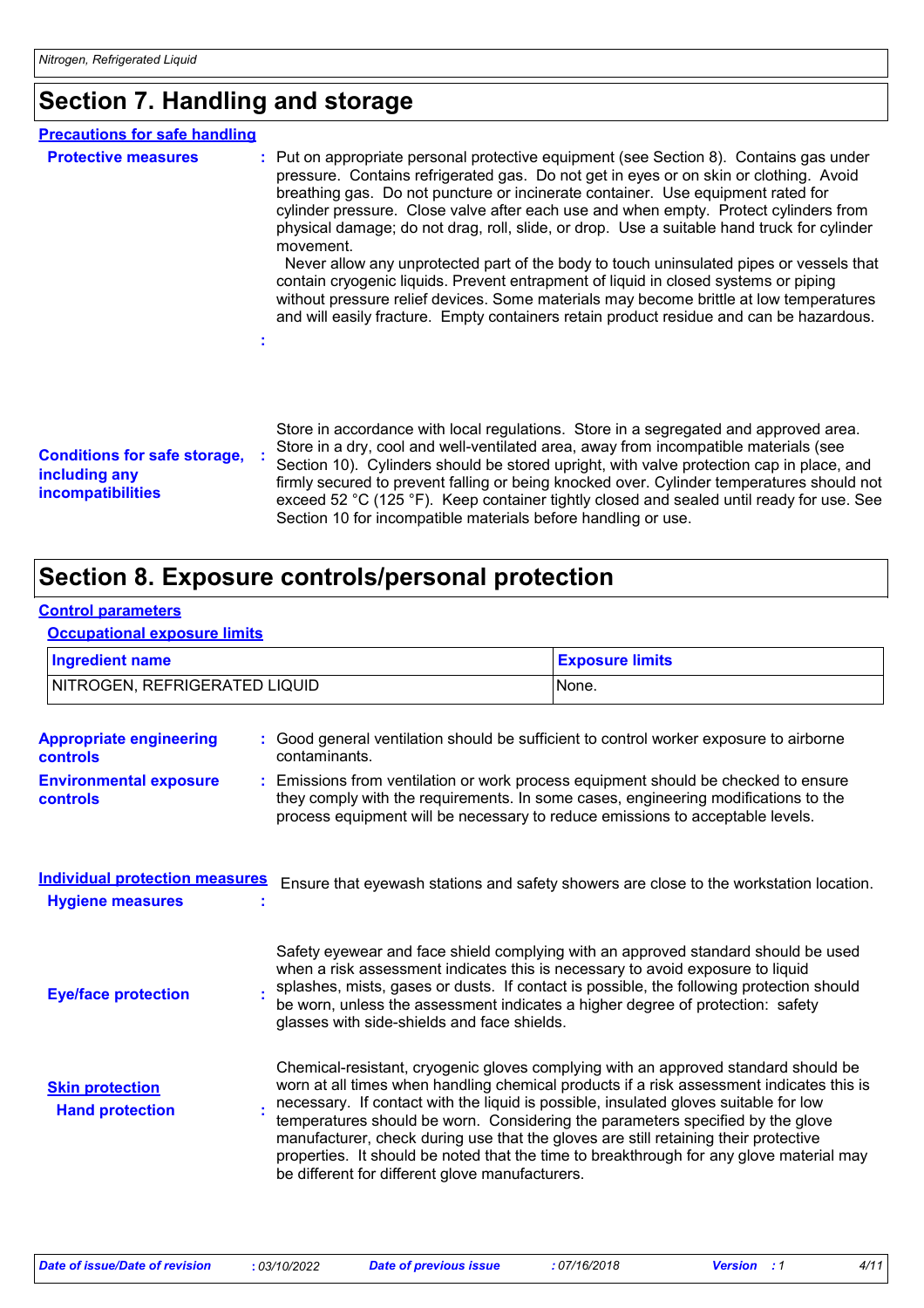## **Section 8. Exposure controls/personal protection**

| <b>Body protection</b>        | : Personal protective equipment for the body should be selected based on the task being<br>performed and the risks involved and should be approved by a specialist before handling this<br>product.                                                                                                |
|-------------------------------|----------------------------------------------------------------------------------------------------------------------------------------------------------------------------------------------------------------------------------------------------------------------------------------------------|
| <b>Other skin protection</b>  | Appropriate footwear and any additional skin protection measures should be selected                                                                                                                                                                                                                |
| <b>Respiratory protection</b> | based on the task being performed and the risks involved and should be approved by a<br>specialist before handling this product.俗  * A  ^^ç^åA @do A[   Ado  A   [ c^&q } Ado åA[ } * Ad [ ˇ ● ^   ● A<br>} [ okš & ^åA§ q Aa[ [ o                                                                 |
|                               | Based on the hazard and potential for exposure, select a respirator that meets the appropriate<br>standard or certification. Respirators must be used according to a respiratory protection<br>program to ensure proper fitting, training, and other important aspect of use if there is a risk of |
| <b>Thermal hazards</b>        | contact with the liquid, all protective equipment worn should be suitable for use with extremely<br>low temperature materials.                                                                                                                                                                     |

## **Section 9. Physical and chemical properties**

| <b>Appearance</b>                                 |                                                                   |
|---------------------------------------------------|-------------------------------------------------------------------|
| <b>Physical state</b>                             | : Liquid. [Cryogenic liquid]                                      |
| Color                                             | Colorless.                                                        |
| Odor                                              | : Odorless.                                                       |
| <b>Odor threshold</b>                             | : Not available.                                                  |
| pH                                                | : Not available.                                                  |
| <b>Melting point</b>                              | : $-210^{\circ}$ C ( $-346^{\circ}$ F)                            |
| <b>Boiling point</b>                              | : $-195.8 °C$                                                     |
| <b>Critical temperature</b>                       | : $-146.95^{\circ}$ C ( $-232.5^{\circ}$ F)                       |
| <b>Flash point</b>                                | : Not applicable.                                                 |
| <b>Evaporation rate</b>                           | : Not available.                                                  |
| <b>Flammability (solid, gas)</b>                  | : Not available.                                                  |
| Lower and upper explosive<br>(flammable) limits   | : Not available.                                                  |
| <b>Vapor pressure</b>                             | : Not available.                                                  |
| <b>Vapor density</b>                              | : $0.967$ (Air = 1) Liquid Density@BP: 50.46 lb/ft3 (808.3 kg/m3) |
| <b>Specific Volume (ft 3/lb)</b>                  | : 13.8889                                                         |
| Gas Density (lb/ft 3)                             | : 0.072                                                           |
| <b>Relative density</b>                           | : Not available.                                                  |
| <b>Solubility</b>                                 | : Not available.                                                  |
| <b>Solubility in water</b>                        | $: 0.023$ g/l                                                     |
| <b>Partition coefficient: n-</b><br>octanol/water | : 0.67                                                            |
| <b>Auto-ignition temperature</b>                  | : Not available.                                                  |
| <b>Decomposition temperature</b>                  | : Not available.                                                  |
| <b>Viscosity</b>                                  | : Not available.                                                  |
| Flow time (ISO 2431)                              | : Not available.                                                  |
| <b>Molecular weight</b>                           | : 28.01 g/mole                                                    |

## **Section 10. Stability and reactivity**

| Date of issue/Date of revision                      | : 03/10/2022        | <b>Date of previous issue</b>                                                                | :07/16/2018 | <b>Version</b> : 1 | 5/11 |
|-----------------------------------------------------|---------------------|----------------------------------------------------------------------------------------------|-------------|--------------------|------|
| <b>Conditions to avoid</b>                          | : No specific data. |                                                                                              |             |                    |      |
| <b>Possibility of hazardous</b><br><b>reactions</b> |                     | : Under normal conditions of storage and use, hazardous reactions will not occur.            |             |                    |      |
| <b>Chemical stability</b>                           |                     | : The product is stable under normal conditions.                                             |             |                    |      |
| <b>Reactivity</b>                                   |                     | : No specific test data related to reactivity available for this product or its ingredients. |             |                    |      |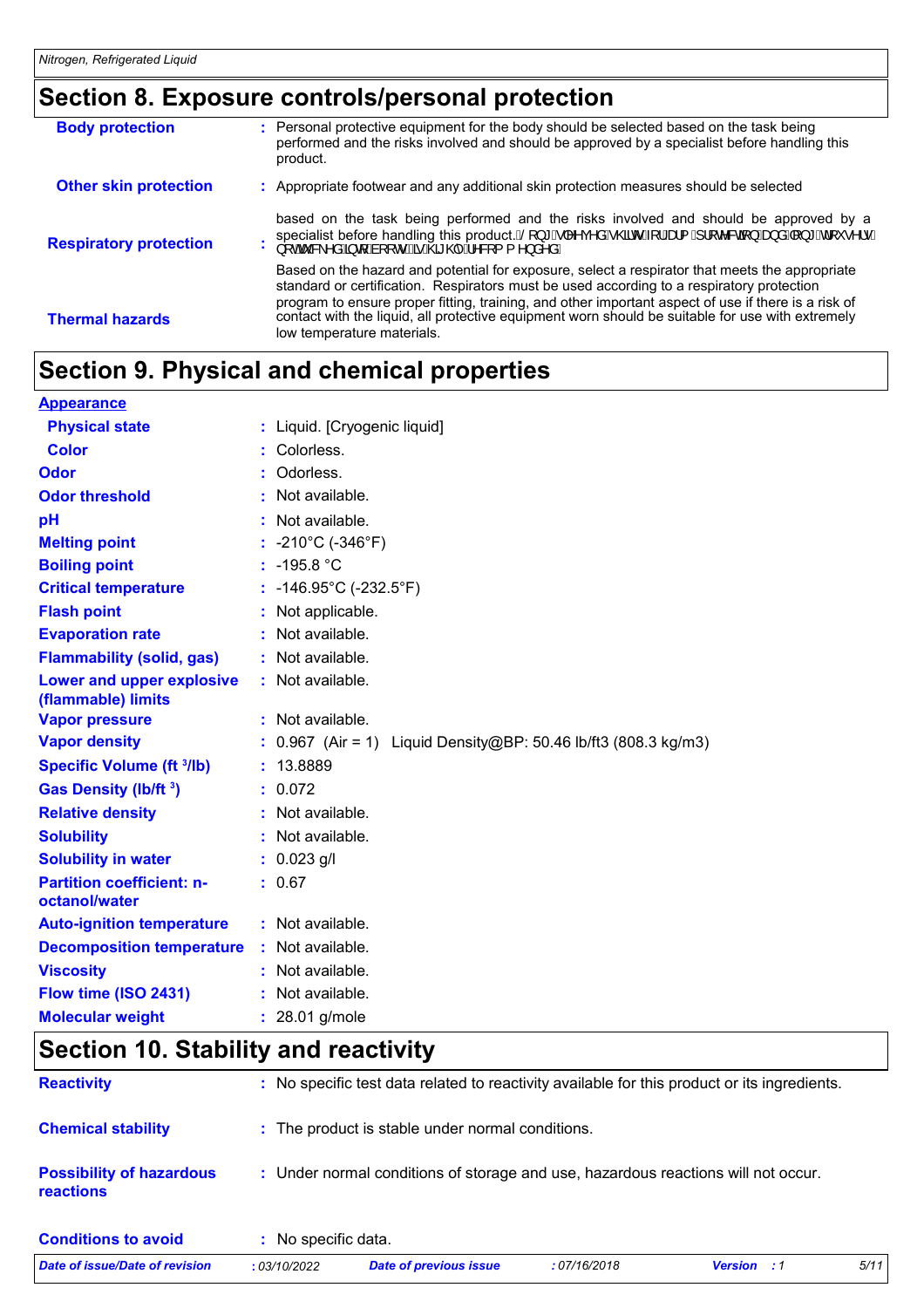### **Section 10. Stability and reactivity**

: No specific data. **Incompatible materials :**

**Hazardous decomposition products** Under normal conditions of storage and use, hazardous decomposition products should **:** not be produced.

**Hazardous polymerization :** Under normal conditions of storage and use, hazardous polymerization will not occur.

### **Section 11. Toxicological information**

#### **Information on toxicological effects**

**Acute toxicity**

Not classfied.

#### **Irritation/Corrosion**

Not classified.

**Sensitization**

Not not classified.

#### **Mutagenicity**

Not classified.

Not classified **Carcinogenicity**

**Reproductive toxicity**

#### **Teratogenicity** Not classified.

Not classified.

**Specific target organ toxicity (single exposure)** Not classified.

#### **Specific target organ toxicity (repeated exposure)**

Not classified.

#### **Aspiration hazard**

Not classified.

#### **Information on the likely routes of exposure :** Not available.

| <b>Potential acute health effects</b> |                                                                                                                                    |
|---------------------------------------|------------------------------------------------------------------------------------------------------------------------------------|
| <b>Eye contact</b>                    | : Extremely cold material. Liquid can cause burns similar to frostbite.                                                            |
| <b>Inhalation</b>                     | : No known significant effects or critical hazards.                                                                                |
| <b>Skin contact</b>                   | : Extremely cold material. Dermal contact with rapidly evaporating liquid could result in<br>freezing of the tissues or frostbite. |
| <b>Ingestion</b>                      | : Ingestion of liquid can cause burns similar to frostbite.                                                                        |
|                                       | <u>Symptoms related to the physical, chemical and toxicological characteristics</u>                                                |
| <b>Eye contact</b>                    | : Adverse symptoms may include the following:, frostbite                                                                           |
| <b>Inhalation</b>                     | : No specific data.                                                                                                                |
| <b>Skin contact</b>                   | : Adverse symptoms may include the following:, frostbite                                                                           |
| <b>Ingestion</b>                      | : Adverse symptoms may include the following: frostbite                                                                            |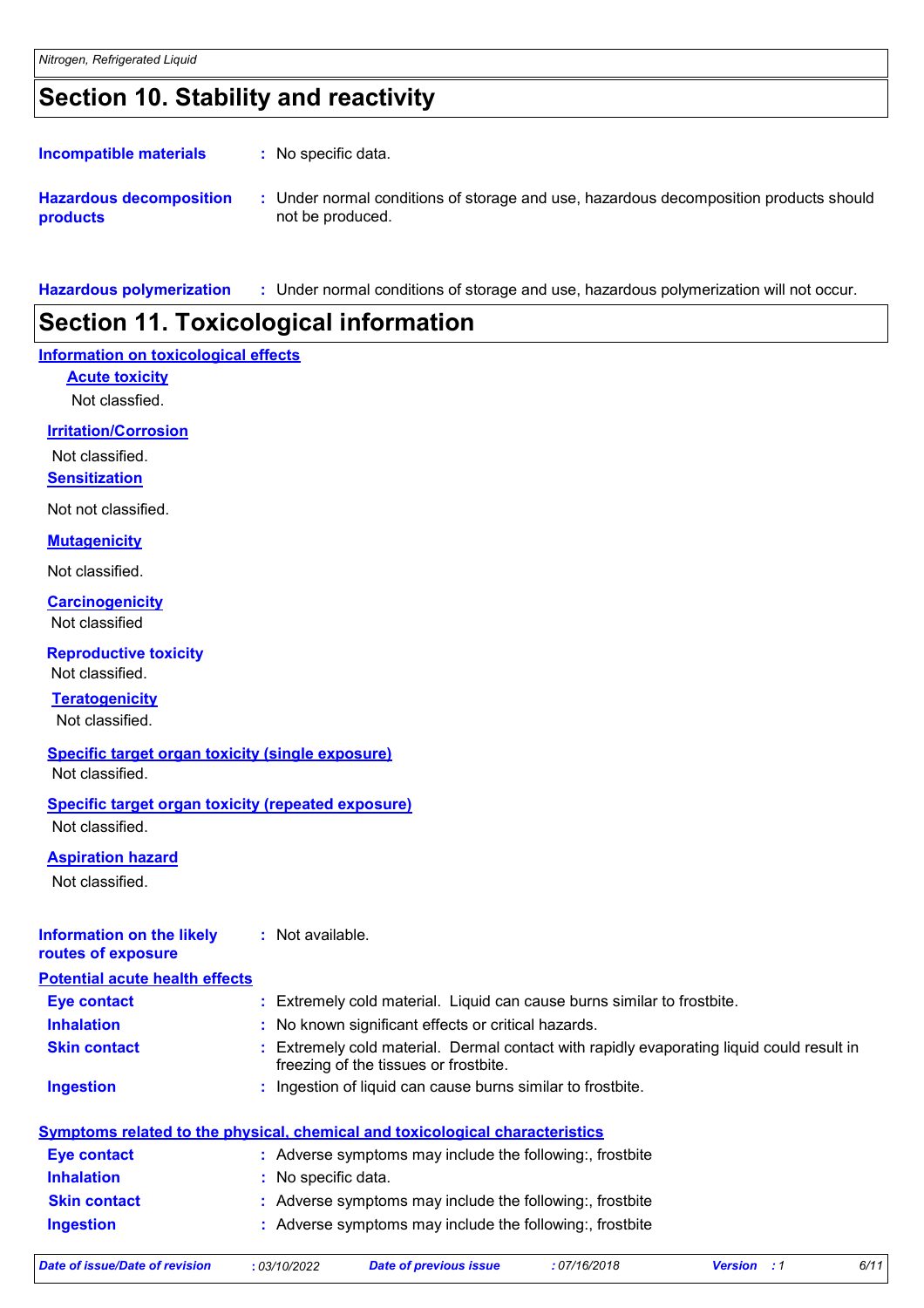### **Section 11. Toxicological information**

#### **Delayed and immediate effects and also chronic effects from short and long term exposure**

| <b>Short term exposure</b>              |                                                     |
|-----------------------------------------|-----------------------------------------------------|
| <b>Potential immediate</b><br>effects   | : Not available.                                    |
| <b>Potential delayed effects</b>        | : Not available.                                    |
| Long term exposure                      |                                                     |
| <b>Potential immediate</b><br>effects   | : Not available.                                    |
| <b>Potential delayed effects</b>        | : Not available.                                    |
| <b>Potential chronic health effects</b> |                                                     |
| Not available.                          |                                                     |
| <b>General</b>                          | : No known significant effects or critical hazards. |
| <b>Carcinogenicity</b>                  | : No known significant effects or critical hazards. |
| <b>Mutagenicity</b>                     | : No known significant effects or critical hazards. |
| <b>Teratogenicity</b>                   | : No known significant effects or critical hazards. |
| <b>Developmental effects</b>            | : No known significant effects or critical hazards. |
| <b>Fertility effects</b>                | : No known significant effects or critical hazards. |

#### **Numerical measures of toxicity**

Not available. **Acute toxicity estimates**

### **Section 12. Ecological information**

#### **Toxicity**

No ecological damage caused by this product.

#### **Persistence and degradability**

No ecological damage caused by this product.

#### **Bioaccumulative potential**

| <b>Product/ingredient name</b>          | $LoaPow$ | <b>BCF</b> | <b>Potential</b> |
|-----------------------------------------|----------|------------|------------------|
| NITROGEN,<br><b>REFRIGERATED LIQUID</b> | 0.67     |            | low              |

| <b>Mobility in soil</b>                                 |                  |
|---------------------------------------------------------|------------------|
| <b>Soil/water partition</b><br><b>coefficient (Koc)</b> | : Not available. |

**Other adverse effects** : Can cause frost damage to vegetation.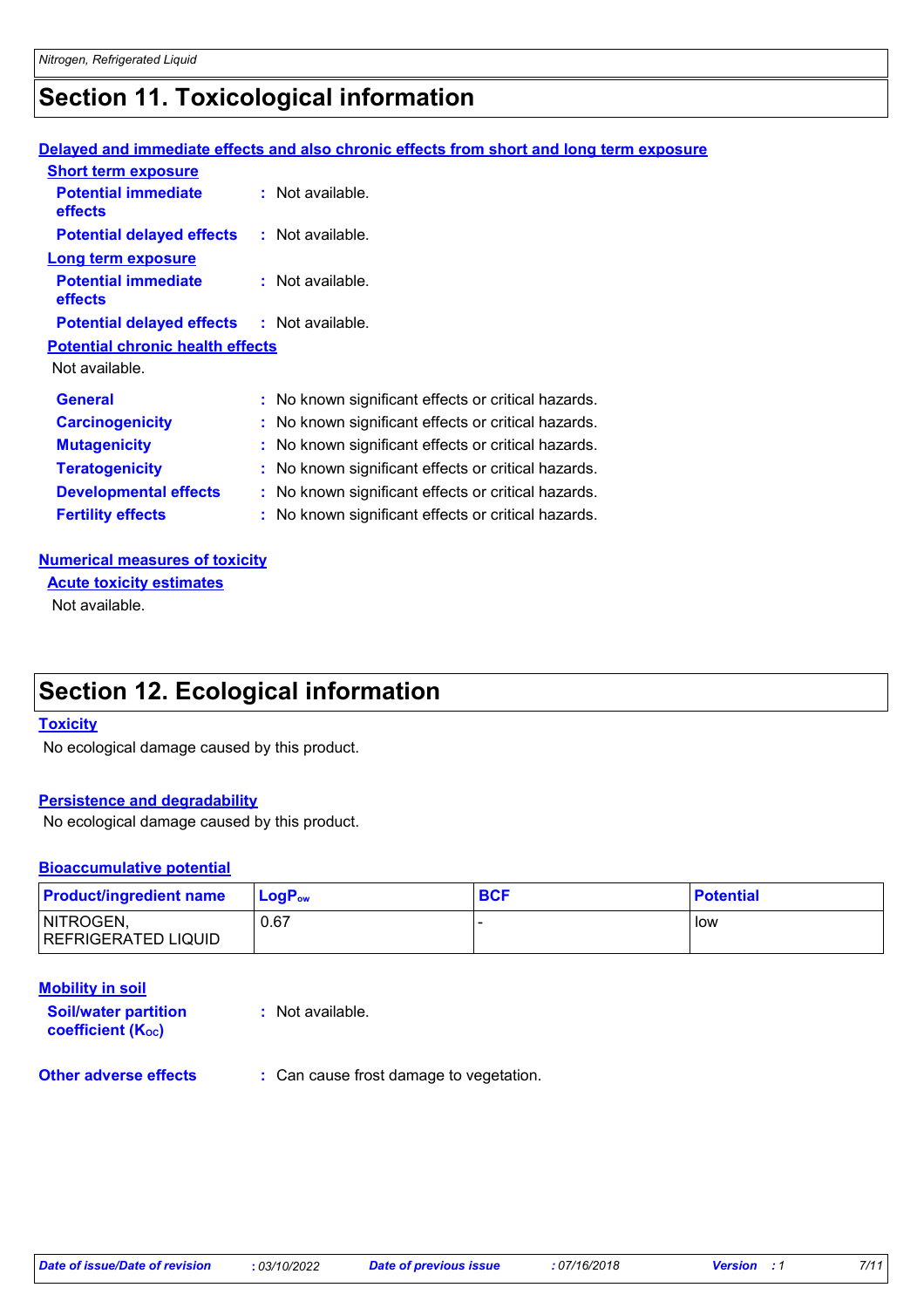### **Section 13. Disposal considerations**

#### **Disposal methods :**

**the IBC Code**

 Disposal of this product should at all times comply with the requirements of environmental protection and waste disposal legislation and any regional local authority requirements.

### **Section 14. Transport information**

|                                      | <b>DOT</b>                                        | <b>TDG</b>                                        | <b>Mexico</b>                              | <b>IMDG</b>                                | <b>IATA</b>                                       |
|--------------------------------------|---------------------------------------------------|---------------------------------------------------|--------------------------------------------|--------------------------------------------|---------------------------------------------------|
| <b>UN number</b>                     | <b>UN1977</b>                                     | <b>UN1977</b>                                     | <b>UN1977</b>                              | <b>UN1977</b>                              | <b>UN1977</b>                                     |
| <b>UN proper</b><br>shipping name    | NITROGEN,<br><b>REFRIGERATED</b><br><b>LIQUID</b> | NITROGEN,<br><b>REFRIGERATED</b><br><b>LIQUID</b> | NITROGEN,<br><b>REFRIGERATED</b><br>LIQUID | NITROGEN,<br>REFRIGERATED<br><b>LIQUID</b> | NITROGEN,<br><b>REFRIGERATED</b><br><b>LIQUID</b> |
| <b>Transport</b><br>hazard class(es) | 2.2<br><b>NON-FLAMMABLE GA</b>                    | 2.2                                               | 2.2                                        | 2.2                                        | 2.2                                               |
| <b>Packing group</b>                 |                                                   |                                                   |                                            |                                            |                                                   |
| <b>Environmental</b><br>hazards      | No.                                               | No.                                               | No.                                        | No.                                        | No.                                               |

**"Refer to CFR 49 (or authority having jurisdiction) to determine the information required for shipment of the product."** 

| <b>Additional information</b>                                   |                                                                                                                                                                                                                                                 |
|-----------------------------------------------------------------|-------------------------------------------------------------------------------------------------------------------------------------------------------------------------------------------------------------------------------------------------|
| <b>DOT Classification</b>                                       | : Limited quantity Yes.<br><b>Quantity limitation</b> Passenger aircraft/rail: 75 kg. Cargo aircraft: 150 kg.                                                                                                                                   |
| <b>TDG Classification</b>                                       | : Product classified as per the following sections of the Transportation of Dangerous<br>Goods Regulations: 2.13-2.17 (Class 2).<br><b>Explosive Limit and Limited Quantity Index 0.125</b><br>Passenger Carrying Road or Rail Index 75         |
| <b>IATA</b>                                                     | : Passenger and Cargo Aircraft Quantity limitation: 50 kg<br><b>Cargo Aircraft Only</b> Quantity limitation: 500 kg                                                                                                                             |
|                                                                 | Special precautions for user : Transport within user's premises: always transport in closed containers that are<br>upright and secure. Ensure that persons transporting the product know what to do in the<br>event of an accident or spillage. |
| <b>Transport in bulk according</b><br>to Annex II of MARPOL and | : Not available.                                                                                                                                                                                                                                |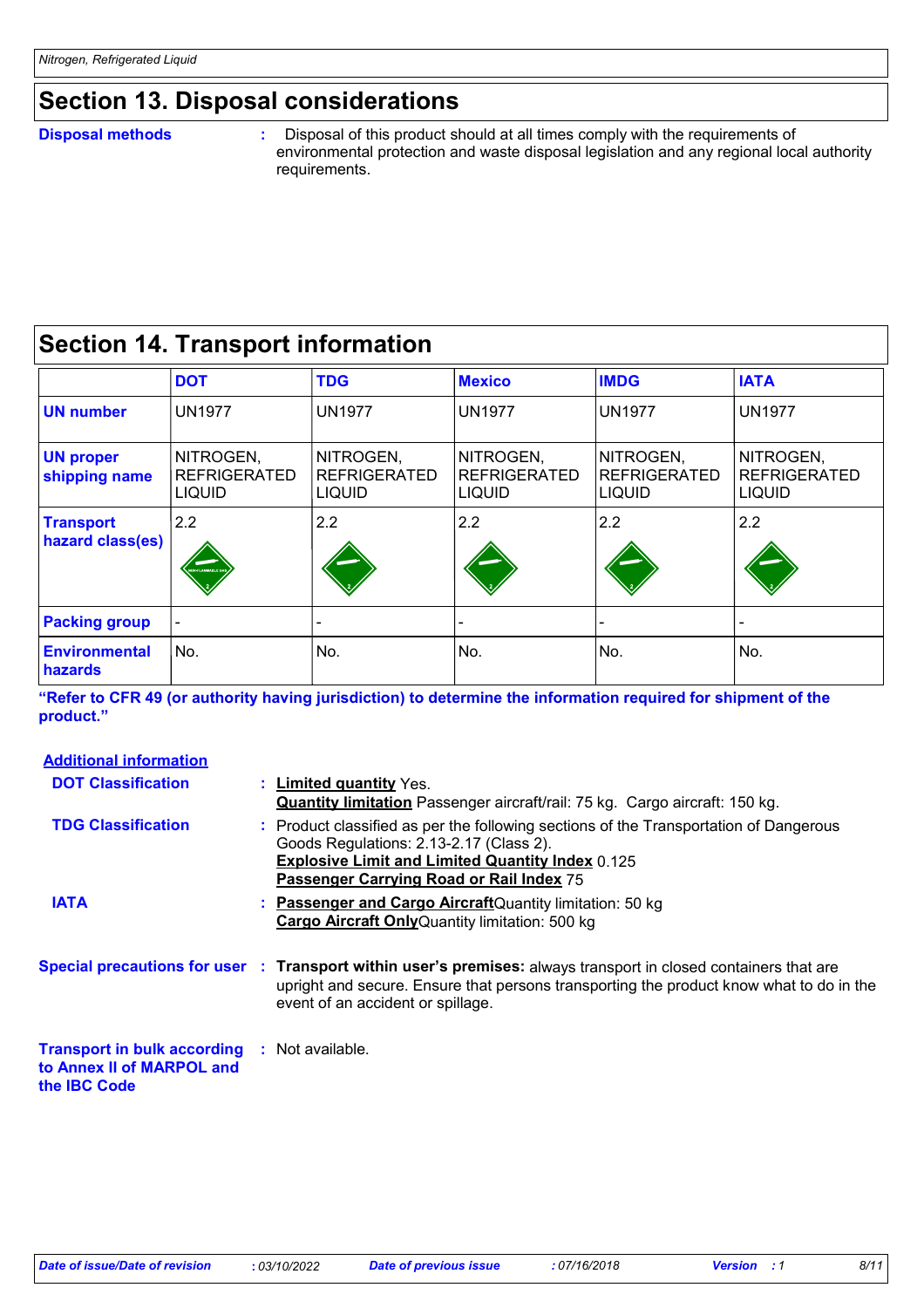# **Section 15. Regulatory information**

| <b>U.S. Federal regulations</b>                                                   | : TSCA 8(a) CDR Exempt/Partial exemption: This material is listed or exempted.            |
|-----------------------------------------------------------------------------------|-------------------------------------------------------------------------------------------|
| <b>Clean Air Act Section 112</b><br>(b) Hazardous Air<br><b>Pollutants (HAPs)</b> | : Not listed                                                                              |
| <b>Clean Air Act Section 602</b><br><b>Class I Substances</b>                     | : Not listed                                                                              |
| <b>Clean Air Act Section 602</b><br><b>Class II Substances</b>                    | : Not listed                                                                              |
| <b>DEA List I Chemicals</b><br>(Precursor Chemicals)                              | : Not listed                                                                              |
| <b>DEA List II Chemicals</b><br><b>(Essential Chemicals)</b>                      | : Not listed                                                                              |
| <b>SARA 302/304</b>                                                               |                                                                                           |
| <b>Composition/information on ingredients</b>                                     |                                                                                           |
| No products were found.                                                           |                                                                                           |
| <b>SARA 304 RQ</b>                                                                | : Not applicable.                                                                         |
| <b>SARA 311/312</b>                                                               |                                                                                           |
| <b>Classification</b>                                                             | : Refer to Section 2: Hazards Identification of this SDS for classification of substance. |
| <b>State regulations</b>                                                          |                                                                                           |
| <b>Massachusetts</b>                                                              | : This material is listed.                                                                |
| <b>New York</b>                                                                   | : This material is not listed.                                                            |
| <b>New Jersey</b>                                                                 | : This material is listed.                                                                |
| <b>Pennsylvania</b>                                                               | : This material is listed.                                                                |
| <b>International requlations</b>                                                  |                                                                                           |
|                                                                                   | <b>Chemical Weapon Convention List Schedules I, II &amp; III Chemicals</b>                |
| Not listed.                                                                       |                                                                                           |
| <b>Montreal Protocol (Annexes A, B, C, E)</b><br>Not listed.                      |                                                                                           |
| Not listed.                                                                       | <b>Stockholm Convention on Persistent Organic Pollutants</b>                              |
| Not listed.                                                                       | <b>Rotterdam Convention on Prior Informed Consent (PIC)</b>                               |
|                                                                                   |                                                                                           |
| <b>UNECE Aarhus Protocol on POPs and Heavy Metals</b><br>Not listed.              |                                                                                           |
| <b>Inventory list</b>                                                             |                                                                                           |
| <b>Australia</b>                                                                  | This material is listed or exempted.                                                      |
| <b>Canada</b>                                                                     | This material is listed or exempted.                                                      |
| <b>China</b>                                                                      | This material is listed or exempted.                                                      |
| <b>Europe</b>                                                                     | This material is listed or exempted.                                                      |
| <b>Japan</b>                                                                      | Japan inventory (ENCS): Not determined.<br>Japan inventory (ISHL): Not determined.        |
| <b>Malaysia</b>                                                                   | Not determined.                                                                           |
| <b>New Zealand</b>                                                                | This material is listed or exempted.                                                      |
| <b>Philippines</b>                                                                | This material is listed or exempted.                                                      |
| <b>Republic of Korea</b>                                                          | This material is listed or exempted.                                                      |
|                                                                                   |                                                                                           |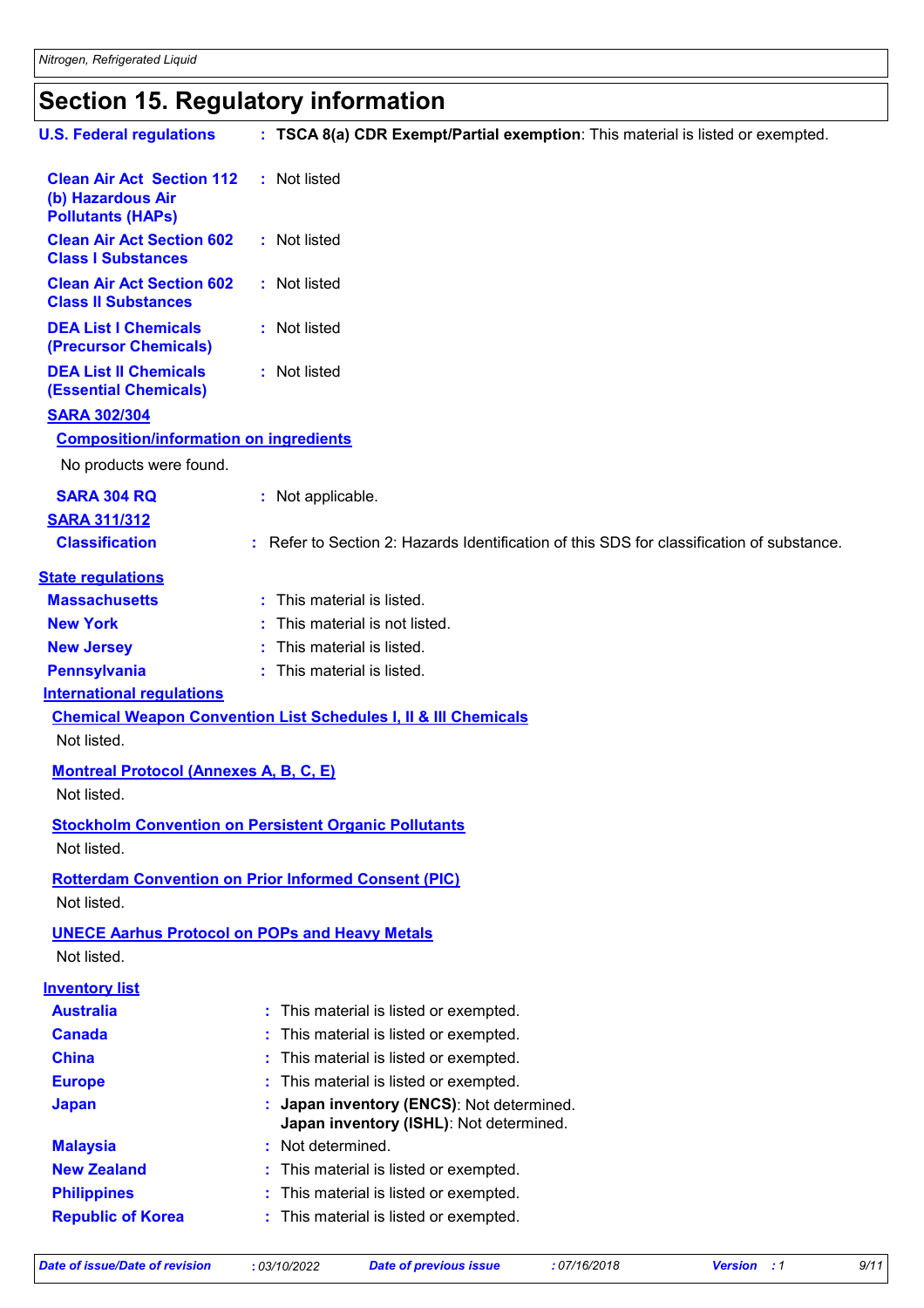### **Section 15. Regulatory information**

| <b>Taiwan</b>        | : Not determined.                      |
|----------------------|----------------------------------------|
| <b>Thailand</b>      | : Not determined.                      |
| <b>Turkey</b>        | : Not determined.                      |
| <b>United States</b> | : This material is listed or exempted. |
| <b>Viet Nam</b>      | : Not determined.                      |

### **Section 16. Other information**





**Caution: HMIS® ratings are based on a 0-4 rating scale, with 0 representing minimal hazards or risks, and 4 representing significant hazards or risks. Although HMIS® ratings and the associated label are not required on SDSs or products leaving a facility under 29 CFR 1910.1200, the preparer may choose to provide them. HMIS® ratings are to be used with a fully implemented HMIS® program. HMIS® is a registered trademark and service mark of the American Coatings Association, Inc.**

**The customer is responsible for determining the PPE code for this material. For more information on HMIS® Personal Protective Equipment (PPE) codes, consult the HMIS® Implementation Manual.**

#### **National Fire Protection Association (U.S.A.)**



**Reprinted with permission from NFPA 704-2001, Identification of the Hazards of Materials for Emergency Response Copyright ©1997, National Fire Protection Association, Quincy, MA 02269. This reprinted material is not the complete and official position of the National Fire Protection Association, on the referenced subject which is represented only by the standard in its entirety.**

**Copyright ©2001, National Fire Protection Association, Quincy, MA 02269. This warning system is intended to be interpreted and applied only by properly trained individuals to identify fire, health and reactivity hazards of chemicals. The user is referred to certain limited number of chemicals with recommended classifications in NFPA 49 and NFPA 325, which would be used as a guideline only. Whether the chemicals are classified by NFPA or not, anyone using the 704 systems to classify chemicals does so at their own risk.**

| <b>Classification</b>                             |  |                                                                                                                                                                                                                                                                                                                                                                                                                                                                                                                                   | <b>Justification</b> |
|---------------------------------------------------|--|-----------------------------------------------------------------------------------------------------------------------------------------------------------------------------------------------------------------------------------------------------------------------------------------------------------------------------------------------------------------------------------------------------------------------------------------------------------------------------------------------------------------------------------|----------------------|
| GASES UNDER PRESSURE - Refrigerated liquefied gas |  |                                                                                                                                                                                                                                                                                                                                                                                                                                                                                                                                   | Expert judgment      |
| <b>History</b>                                    |  |                                                                                                                                                                                                                                                                                                                                                                                                                                                                                                                                   |                      |
| Date of printing                                  |  | : 3/10/2022                                                                                                                                                                                                                                                                                                                                                                                                                                                                                                                       |                      |
| Date of issue/Date of<br>revision                 |  | : 3/10/2022                                                                                                                                                                                                                                                                                                                                                                                                                                                                                                                       |                      |
| Date of previous issue                            |  | : 1/30/2018                                                                                                                                                                                                                                                                                                                                                                                                                                                                                                                       |                      |
| <b>Version</b>                                    |  | $\div$ 1                                                                                                                                                                                                                                                                                                                                                                                                                                                                                                                          |                      |
| <b>Key to abbreviations</b>                       |  | $\therefore$ ATE = Acute Toxicity Estimate<br>BCF = Bioconcentration Factor<br>GHS = Globally Harmonized System of Classification and Labelling of Chemicals<br>IATA = International Air Transport Association<br>IBC = Intermediate Bulk Container<br>IMDG = International Maritime Dangerous Goods<br>LogPow = logarithm of the octanol/water partition coefficient<br>MARPOL = International Convention for the Prevention of Pollution From Ships, 1973<br>as modified by the Protocol of 1978. ("Marpol" = marine pollution) |                      |

#### **Procedure used to derive the classification**